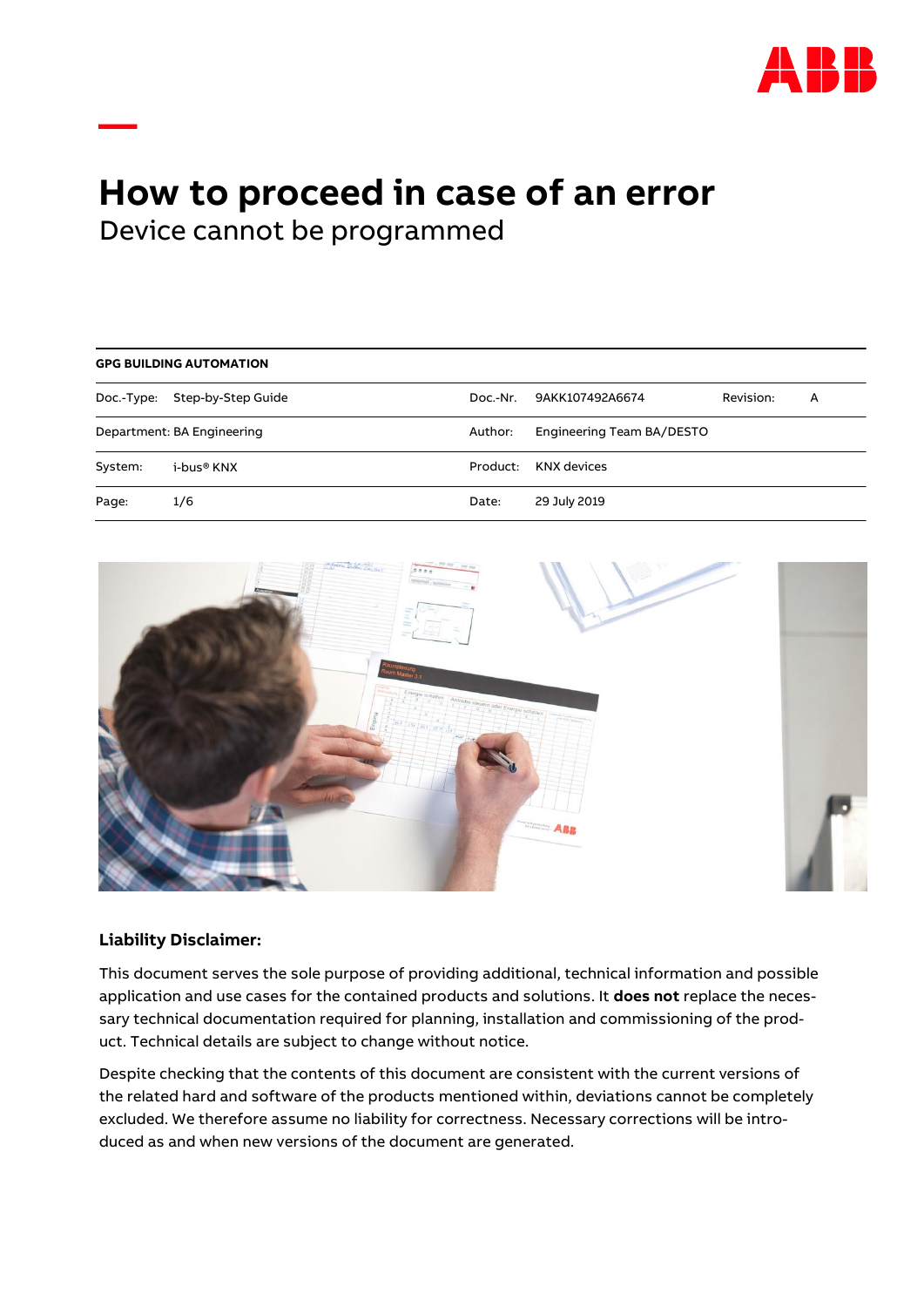# **Introduction**

There is a variety of reasons why a device cannot be programmed.

This document outlines these along with their solutions.

# **Objectives of the document**

- Provide system integrators with suggestions for structured, independent troubleshooting that they can work through step by step.
- Provide practical tips and tricks for technical support.

# **Content**

# **1. Checking if you can program a different bus device on the same line**

To narrow down the cause of the fault, you need to establish if other devices on the same line can be programmed. If they can't, there may be a problem with the interface or line coupler.

Interface: Check settings in ETS Line coupler: Check connection terminals on main line and line (transposed?) Disconnect the lines from the line coupler and check each one separately

# **2. Checking the bus voltage/auxiliary voltage on the affected device**

When you press the programming button, the red programming LED on a KNX device should light up. If it doesn't, check the bus voltage and auxiliary voltage (if there is one) with a multimeter.

If there is an operating voltage but the red LED does not light up, you can assume the device has a fault.

# **3. Checking the physical address**

If the programming LED lights up when you press the programming button, you can use the ETS diagnostics function to check the device's physical address. Go to "Diagnostics – Physical addresses – Programming mode" for a list of all devices currently in programming mode (Fig. 1). Only the required device should appear in the diagnostics function. If the physical address does not match the one displayed in ETS, you need to amend it in the project or assign the device a new address.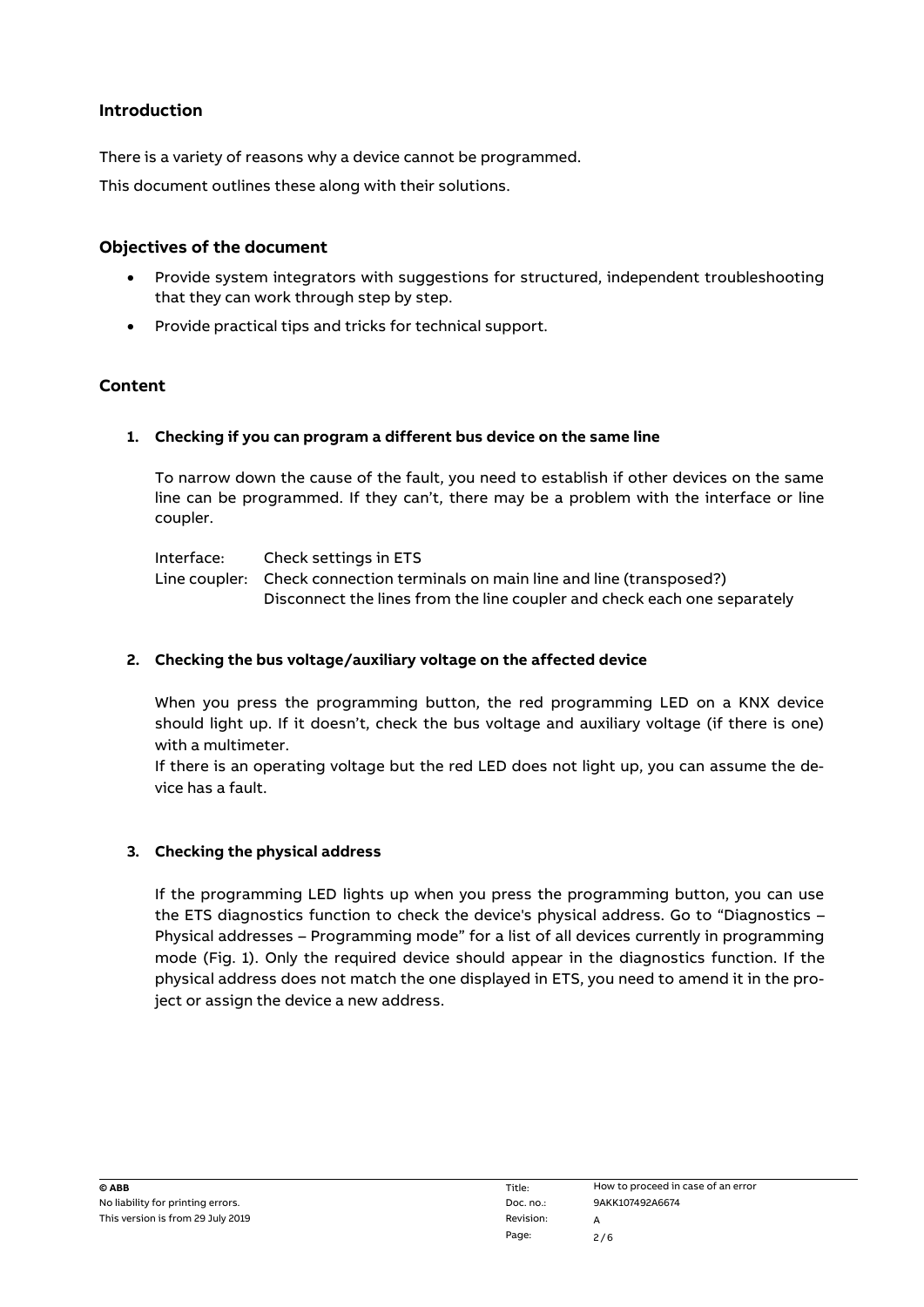| Diagnostics <b>v</b>                               |                               |
|----------------------------------------------------|-------------------------------|
| Monitor                                            | Device(s) in Programming Mode |
| Group Monitor<br><b>Bus Monitor</b><br>Diagnostics | 안프市<br>Stop<br>1.1.12         |
| Device Info<br><b>Individual Addresses</b>         |                               |
| C Programming Mode                                 |                               |
| <b>Individual Address Check</b>                    |                               |
| Line Scan                                          |                               |

Fig. 1 ETS diagnostics, devices in programming mode

In addition, make sure that each physical address is unique. If there are two devices with the same physical address, one of them will not be programmable because the system can't identify it as unique. The "Line Scan" diagnostics function in ETS is designed to establish whether there are two devices with the same physical address on one KNX line.

# **4. Reading out the application version loaded on a KNX device**

The application version currently loaded on a KNX device is indicated in the device's information.

To read this out, select the relevant device in the topology and right-click to access "Info" and then "Device Info" (Fig. 2).

| <b>III</b> Topology Backbone                 |    | $\pmb{\mathrm{v}}$  |                  | Number <sup>*</sup> Object Function |    |             | Name                                   | <b>Description</b> | <b>Group Addres:</b> |
|----------------------------------------------|----|---------------------|------------------|-------------------------------------|----|-------------|----------------------------------------|--------------------|----------------------|
| Dynamic Folders                              |    |                     | $\mathbb{Z}$ 4   | Wind alarm no. 1                    |    |             | Output A-X                             | Wind alarm 1       | 4/4/4                |
| $\triangleq$ $\frac{1}{16}$ 1 New area       |    |                     | ■ 2 5            | Wind alarm no. 2                    |    |             | Output A-X                             | Wind alarm 2       | 4/4/5                |
| $\triangle$ $\triangle$ 1.1 New line         |    |                     | $\mathbb{R}$ 6   | Wind alarm no. 3                    |    |             | Output A-X                             | Wind alarm 3       | 4/4/6                |
|                                              |    |                     | $\blacksquare$ 7 | Rain alarm                          |    |             | Output A-X                             | Rain alarm         | 4/4/7                |
| 1.1.12 JRA/S2.230.2.1 Blind/RollerShutterAct |    |                     |                  | $ -$                                |    |             | Output A-X                             | Frost alarm        | 4/4/8                |
|                                              |    | Download            |                  |                                     | ×  | down        | Output A                               |                    |                      |
|                                              | 49 | Unload              |                  |                                     |    | <b>JWN</b>  | Output A                               |                    |                      |
|                                              |    |                     |                  |                                     |    |             | $\sim$                                 |                    |                      |
|                                              |    | <b>f</b> Info       |                  |                                     | ×. | Device Info | $\mathbb{Z}$                           | $CtrI + I$         |                      |
|                                              | v. | <b>Reset Device</b> |                  | $Ctrl + R$                          |    |             | Device Info (With Group Communication) |                    |                      |



The screenshot below (Fig. 3) is an example of the device information for an ABB blind actuator.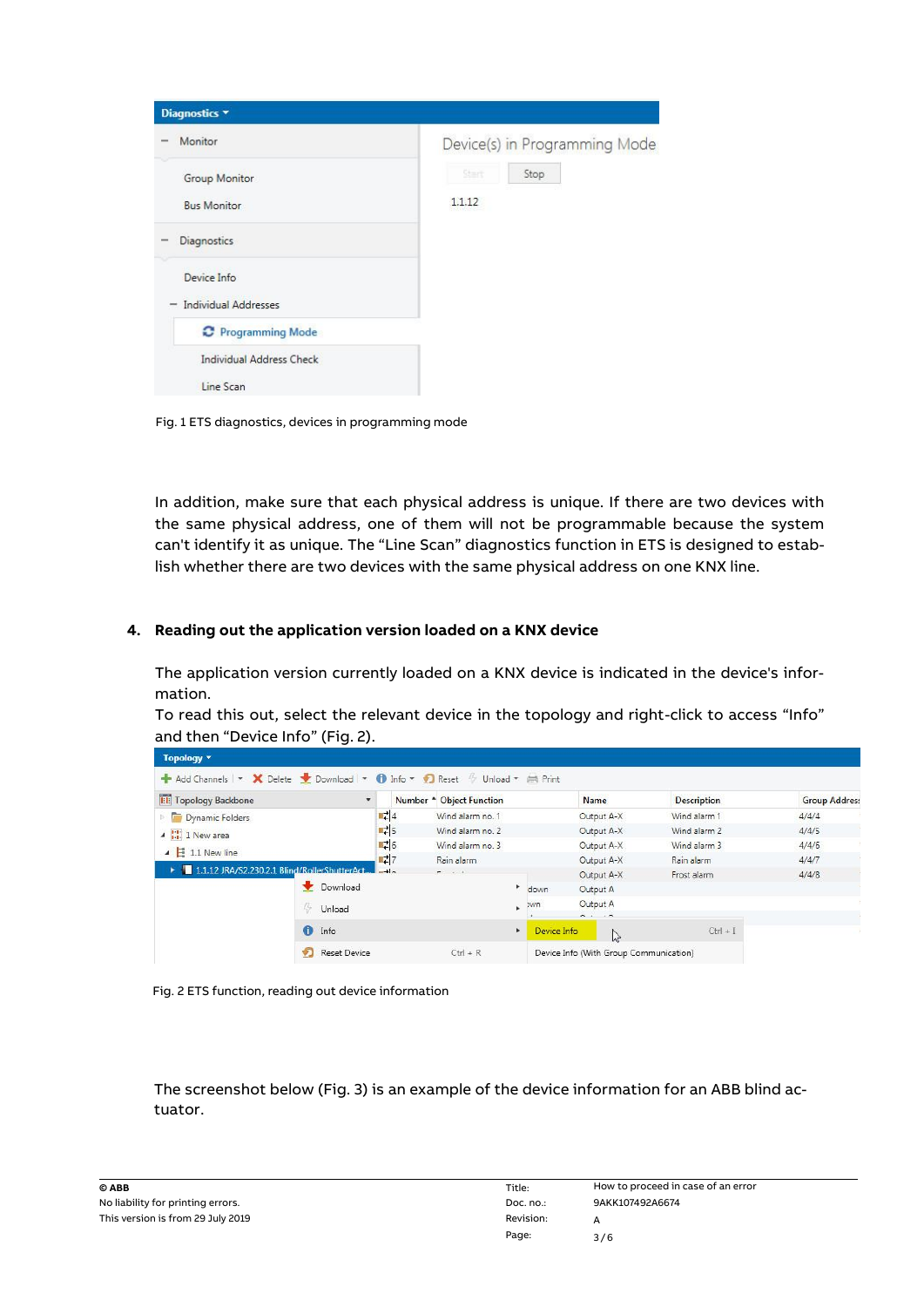# Device Info of Device 1.1.12

| General |  |
|---------|--|

| __________         |                    |  |
|--------------------|--------------------|--|
| Item               | Value              |  |
| Mask Version       | 0701               |  |
| Individual Address | 1.1.12             |  |
| Serial Number      | 0002:7A6A2F51      |  |
| <b>Bus Voltage</b> | $29,8V (\pm 0.5V)$ |  |
| Programming Mode   | On                 |  |
|                    |                    |  |

| <b>Application Program</b> |                                             |
|----------------------------|---------------------------------------------|
| Item                       | Value                                       |
| Application program        | ABB Blind/Roller Shutter 2f 230V M/1.4 V1.4 |
| Load State                 | Loaded                                      |
| Run State                  | Running                                     |

#### Fig. 3 Device information

In the device information, make sure the load state is "Loaded" and the run state of the application is "Running".

Check the application version on the device to make sure it's up to date (see section 5).

### **5. Checking that the application version is up to date**

- Select the product on th[e ABB i-bus KNX homepage](https://new.abb.com/low-voltage/products/building-automation/product-range/abb-i-bus-knx)
- Open the product information and select the "Downloads" tab.
- In Downloads you will find all the available documents for the product, including software information and the latest application.

| Detailed information for: JRA/S2.230.2.1 |  |     |                                                                                                                                                                                                                                                 |                 |
|------------------------------------------|--|-----|-------------------------------------------------------------------------------------------------------------------------------------------------------------------------------------------------------------------------------------------------|-----------------|
|                                          |  |     | This page contains technical data sheet, documents library and links to offering related to this product. $\Box$ Print<br>If you require any other information, please contact us using form located at the bottom of the page.<br>Print to Pdf |                 |
| Data Sheet<br>Downloads                  |  |     |                                                                                                                                                                                                                                                 |                 |
| Downloads for Blind Actuators 230 V AC   |  |     |                                                                                                                                                                                                                                                 |                 |
| Available documents:                     |  |     | → Advanced search → Documents in all languages                                                                                                                                                                                                  |                 |
| Show all (20)                            |  | EXE | Software (.EXE) [XX] ABB i-bus Tool<br>Summary: Version 1.9.37.0 ABB i-bus Tool supports system integrators during                                                                                                                              |                 |
| Application note (2)                     |  |     | $E$ EXE                                                                                                                                                                                                                                         |                 |
| Data sheet (2)                           |  |     | 2019-02-25 - 23.33 MB                                                                                                                                                                                                                           |                 |
| Declaration of conformity (3)            |  | i   | Software Information (.PDF) [EN] JRA/S x.x.x.1<br>Summary: No summary available                                                                                                                                                                 | $\triangle$ PDF |
| Drawing (2)                              |  |     | Release note - English - 2018-07-26 - 0,02 MB                                                                                                                                                                                                   |                 |
| Manual (1)                               |  |     | Product Manual (.PDF) [EN] JRA/S x.x.x.1<br>Summary: No summary available                                                                                                                                                                       | $\triangle$ PDF |
| Operating instruction (1)                |  |     | Manual - English - 2018-07-25 - 4,03 MB                                                                                                                                                                                                         |                 |
| Presentation (3)                         |  | 7 P | Selection table (.ZIP) [EN] Shading Control (InDesign file)<br>Summary: ABB i-bus KNX - Shading Control Product Selection Guide                                                                                                                 | $+7IP$          |

# Fig. 4 Product page and downloads, JRA/S x.x.x.1

| © ABB                             | Title:    | How to proceed in case of an error |
|-----------------------------------|-----------|------------------------------------|
| No liability for printing errors. | Doc. no.: | 9AKK107492A6674                    |
| This version is from 29 July 2019 | Revision: |                                    |
|                                   | Page:     | 4/6                                |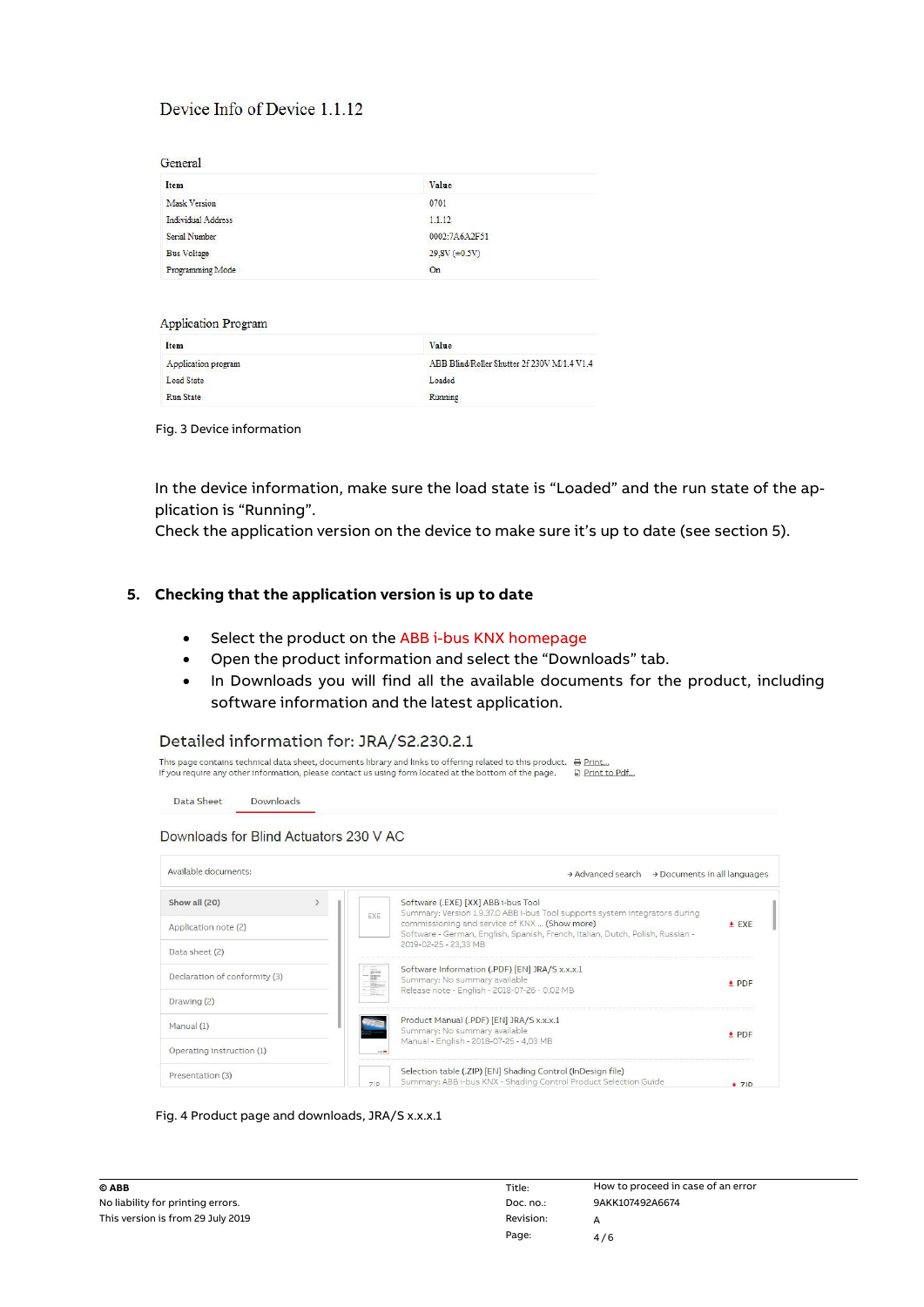# The application version is listed in device properties (Fig. 5).

| Undo Redo Reports Workplace TCatalogs 22 Diagnostics<br><b>Close Project</b>     |                  |                             |            |              |                                                            |
|----------------------------------------------------------------------------------|------------------|-----------------------------|------------|--------------|------------------------------------------------------------|
| Topology *                                                                       |                  |                             |            |              |                                                            |
| + Add Channels   * X Delete + Download   * 1 Info * 1 Reset 4 Unload * (m) Print |                  |                             |            |              | <b>EL Properties</b>                                       |
| <b>III</b> Topology Backbone                                                     | $\cdot$          | Number * Object Function    | Name       | Description  | 0                                                          |
| Dynamic Folders                                                                  | $\frac{1}{2}$ 4  | Wind alarm no. 1            | Output A-X | Wind alarm 1 | Settings<br>Information<br>Comments                        |
| ▲ H 1 New area                                                                   | 125              | Wind alarm no. 2            | Output A-X | Wind alarm 2 |                                                            |
| $\angle$ E 1.1 New line                                                          | 보기6              | Wind alarm no. 3            | Output A-X | Wind alarm 3 | Application<br>Catalog                                     |
|                                                                                  | <b>uti</b> 7     | Rain alarm                  | Output A-X | Rain alarm   |                                                            |
| > 1.1.12 JRA/S2.230.2.1 Blind/RollerShutterAct,M.2f.230V                         | $\mathbb{R}^2$ 8 | Frost alarm                 | Output A-X | Frost alarm  | ABB<br>Manufacturer                                        |
|                                                                                  | $B = 10$         | Move blinds/shutter up-down | Output A   |              | JRA/S2.230.2.1 Blind/RollerShutterAct.M.2f.230V<br>Product |
|                                                                                  | $n = 11$         | Slat adjustm./stop up-down  | Output A   |              | Blind/Roller Shutter 2f 230V M/1.4<br><b>Application</b>   |
|                                                                                  | 8240             | Move blinds/shutter up-down | Output B   |              | Device Type<br><b>SA065</b>                                |
|                                                                                  | $\frac{1}{2}$ 41 | Slat adjustm/stop up-down   | Output B   |              | <b>Program Version 1.4</b>                                 |
|                                                                                  |                  |                             |            |              | Registered<br>Certification                                |
|                                                                                  |                  |                             |            |              | <b>EC55</b><br>Fingerprint                                 |

Fig. 5 Device properties, ABB JRA/S 2.230.2.1

#### **Note:**

#### To convert an application, you can use the "ABB Copy Convert" app.

ABB Update Copy Convert by ABB Stotz-Kontakt GmbH

This app provides a series of useful functions for device configuration (parameters and Group Addresses) in an ETS project. The functions are: Update: Changes the application program to a later or earlier version while retaining current configurations. Convert: Transfers/adopts a configuration from an identical or compatible source device. Channel Copy: Copies a channel configuration to other channels on a multichannel device. Channel Exchange: Exchanges configurations between two channels on a multichannel device. Import/Export: Saves and reads device configurations as external files. Show less

Fig. 6 ETS app, Update Copy Convert

As well as the latest application, you should always make sure you have the latest version of ETS installed.

This is shown bottom right on the ETS launch page.



Fig. 7 ETS launch page, version information

| © ABB                             | Title:    | How to proceed in case of an error |
|-----------------------------------|-----------|------------------------------------|
| No liability for printing errors. | Doc. no.: | 9AKK107492A6674                    |
| This version is from 29 July 2019 | Revision: |                                    |
|                                   | Page:     | 5/6                                |